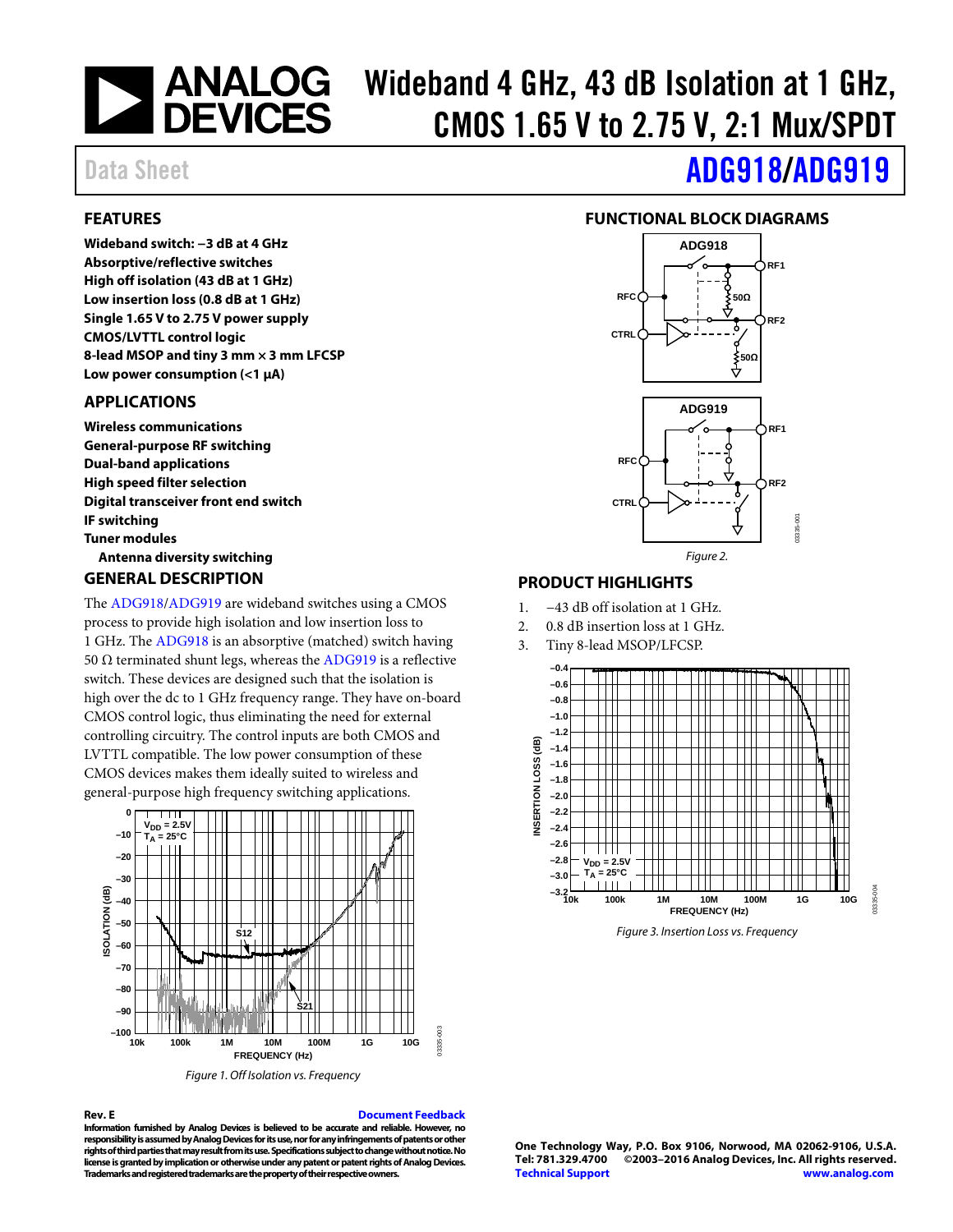# TABLE OF CONTENTS

### <span id="page-1-0"></span>**REVISION HISTORY**

| $5/2016$ —Rev. D to Rev. E |  |
|----------------------------|--|
|                            |  |

### **3/2016—Rev. C to Rev. D**

| Changed ADG9xx Evaluation Board Section to ADG918/ |  |
|----------------------------------------------------|--|
|                                                    |  |
|                                                    |  |
|                                                    |  |
|                                                    |  |

### **9/08—Rev. B to Rev. C**

|--|--|

### **8/2008—Rev. A to Rev. B**

| Changes to Table 1, AC Electrical Characteristics, Third Order |  |
|----------------------------------------------------------------|--|
|                                                                |  |
|                                                                |  |
|                                                                |  |
|                                                                |  |

### **9/2004—Rev. 0 to Rev. A**

**8/03—Revision 0: Initial Version**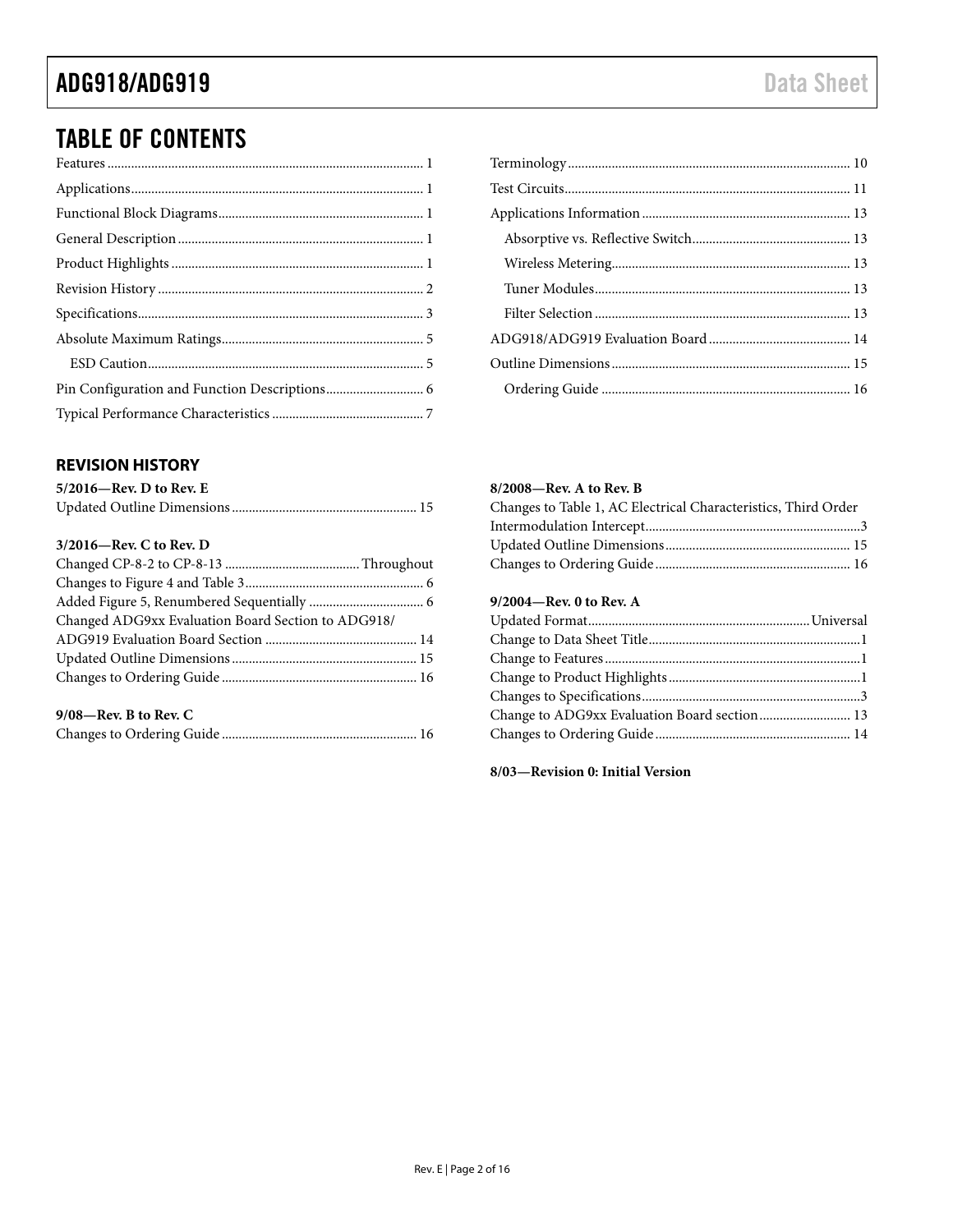# <span id="page-2-0"></span>**SPECIFICATIONS**

 $V_{DD} = 1.65$  V to 2.75 V, GND = 0 V, input power = 0 dBm, all specifications  $T_{MIN}$  to  $T_{MAX}$ , unless otherwise noted. Temperature range for B Version: −40°C to +85°C.

### **Table 1.**

|                                        |                        |                                          |            | <b>B</b> Version |                |             |
|----------------------------------------|------------------------|------------------------------------------|------------|------------------|----------------|-------------|
| <b>Parameter</b>                       | Symbol                 | <b>Test Conditions/Comments</b>          | Min        | Typ <sup>1</sup> | Max            | <b>Unit</b> |
| AC ELECTRICAL CHARACTERISTICS          |                        |                                          |            |                  |                |             |
| Operating Frequency <sup>2</sup>       |                        |                                          | dc         |                  | 2              | GHz         |
| 3 dB Frequency <sup>3</sup>            |                        |                                          |            |                  | $\overline{4}$ | GHz         |
| Input Power <sup>3</sup>               |                        | 0 V dc bias                              |            |                  | $\overline{7}$ | dBm         |
|                                        |                        | 0.5 V dc bias                            |            |                  | 16             | dBm         |
| <b>Insertion Loss</b>                  | $S_{21}$ , $S_{12}$    | DC to 100 MHz; $V_{DD} = 2.5 V \pm 10\%$ |            | 0.4              | 0.7            | dB          |
|                                        |                        | 500 MHz; $V_{DD} = 2.5 V \pm 10\%$       |            | 0.5              | 0.8            | dB          |
|                                        |                        | 1000 MHz; $V_{DD} = 2.5 V \pm 10\%$      |            | 0.8              | 1.25           | dB          |
| Isolation-RFC to RF1/RF2               | $S_{21}$ , $S_{12}$    | <b>100 MHz</b>                           | 57         | 60               |                | dB          |
| (CP Package)                           |                        | 500 MHz                                  | 46         | 49               |                | dB          |
|                                        |                        | 1000 MHz                                 | 36         | 43               |                | dB          |
| Isolation-RFC to RF1/RF2               | $S_{21}$ , $S_{12}$    | <b>100 MHz</b>                           | 55         | 60               |                | dB          |
| (RM Package)                           |                        | 500 MHz                                  | 43         | 47               |                | dB          |
|                                        |                        | 1000 MHz                                 | 34         | 37               |                | dB          |
| Isolation-RF1 to RF2 (Crosstalk)       | $S_{21}$ , $S_{12}$    | 100 MHz                                  | 55         | 58               |                |             |
| (CP Package)                           |                        | 500 MHz                                  | 41         | 44               |                |             |
|                                        |                        | 1000 MHz                                 | 31         | 37               |                |             |
| Isolation-RF1 to RF2 (Crosstalk)       | $S_{21}$ , $S_{12}$    | <b>100 MHz</b>                           | 54         | 57               |                |             |
| (RM Package)                           |                        | 500 MHz                                  | 39         | 42               |                |             |
|                                        |                        | 1000 MHz                                 | 31         | 33               |                |             |
| Return Loss (On Channel) <sup>3</sup>  | $S_{11}$ , $S_{22}$    | DC to 100 MHz                            | 21         | 27               |                | dB          |
|                                        |                        | 500 MHz                                  | 22         | 27               |                | dB          |
|                                        |                        | 1000 MHz                                 | 22         | 26               |                | dB          |
| Return Loss (Off Channel) <sup>3</sup> | $S_{11}$ , $S_{22}$    | DC to 100 MHz                            | 18         | 23               |                | dB          |
| <b>ADG918</b>                          |                        | 500 MHz                                  | 17         | 21               |                | dB          |
|                                        |                        | 1000 MHz                                 | 16         | 20               |                | dB          |
| On Switching Time <sup>3</sup>         | ton                    | 50% CTRL to 90% RF                       |            | 6.6              | 10             | ns          |
| Off Switching Time <sup>3</sup>        | toff                   | 50% CTRL to 10% RF                       |            | 6.5              | 9.5            | ns          |
| Rise Time <sup>3</sup>                 | <b>t</b> RISE          | 10% to 90% RF                            |            | 6.1              | 9              | ns          |
| Fall Time <sup>3</sup>                 | <b>t</b> FALL          | 90% to 10% RF                            |            | 6.1              | 9              | ns          |
| 1 dB Compression <sup>3</sup>          | $P_{-1}$ dB            | 1000 MHz                                 |            | 17               |                | dBm         |
| Third Order Intermodulation Intercept  | IP <sub>3</sub>        | 900 MHz/901 MHz, 4 dBm                   | 28.5       | 36               |                | dBm         |
| Video Feedthrough <sup>4</sup>         |                        |                                          |            | 2.5              |                | mV p-p      |
| DC ELECTRICAL CHARACTERISTICS          |                        |                                          |            |                  |                |             |
| Input High Voltage                     | <b>V<sub>INH</sub></b> | $V_{DD} = 2.25 V$ to 2.75 V              | 1.7        |                  |                | $\vee$      |
|                                        | <b>V<sub>INH</sub></b> | $V_{DD} = 1.65 V$ to 1.95 V              | $0.65$ Vcc |                  |                | $\vee$      |
| Input Low Voltage                      | <b>VINL</b>            | $V_{DD} = 2.25 V$ to 2.75 V              |            |                  | 0.7            | V           |
|                                        | <b>VINL</b>            | $V_{DD} = 1.65 V$ to 1.95 V              |            |                  | $0.35$ $VCC$   | v           |
| Input Leakage Current                  | h.                     | $0 V \leq V_{IN} \leq 2.75 V$            |            | ± 0.1            | ±1             | μA          |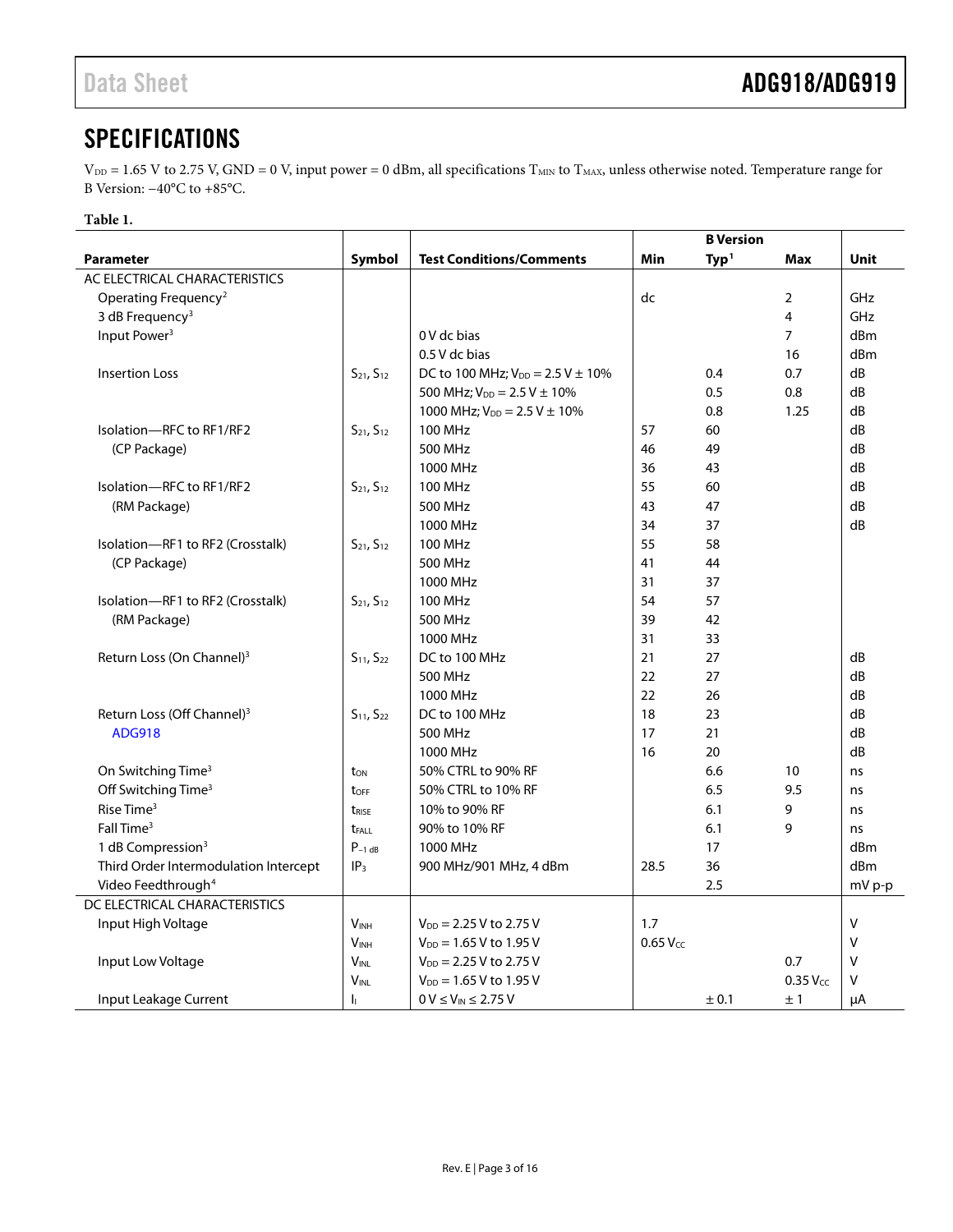# <span id="page-3-0"></span>ADG918/ADG919 Data Sheet

|                                |                        |                                            |      | <b>B</b> Version |      |      |
|--------------------------------|------------------------|--------------------------------------------|------|------------------|------|------|
| Parameter                      | Symbol                 | <b>Test Conditions/Comments</b>            | Min  | $\mathbf{Typ}^1$ | Max  | Unit |
| CAPACITANCE <sup>3</sup>       |                        |                                            |      |                  |      |      |
| <b>RF On Capacitance</b>       | C <sub>RF</sub> ON     | $f = 1$ MHz                                |      | 1.6              |      | рF   |
| <b>CTRL Input Capacitance</b>  | C <sub>CTRL</sub>      | $f = 1$ MHz                                |      |                  |      | рF   |
| <b>POWER REOUIREMENTS</b>      |                        |                                            |      |                  |      |      |
| $V_{DD}$                       |                        |                                            | 1.65 |                  | 2.75 | v    |
| Quiescent Power Supply Current | <b>I</b> <sub>DD</sub> | Digital inputs = $0 \text{ V}$ or $V_{DD}$ |      | 0.1              |      | μA   |

<sup>1</sup> Typical values are at  $V_{DD}$  = 2.5 V and 25°C, unless otherwise stated.

<sup>2</sup> Point at which insertion loss degrades by 1 dB.

<sup>3</sup> Guaranteed by design, not subject to production test.

<sup>4</sup> The dc transience at the output of any port of the switch when the control voltage is switched from high to low or low to high in a 50 Ω test setup, measured with 1 ns rise time pulses and 500 MHz bandwidth.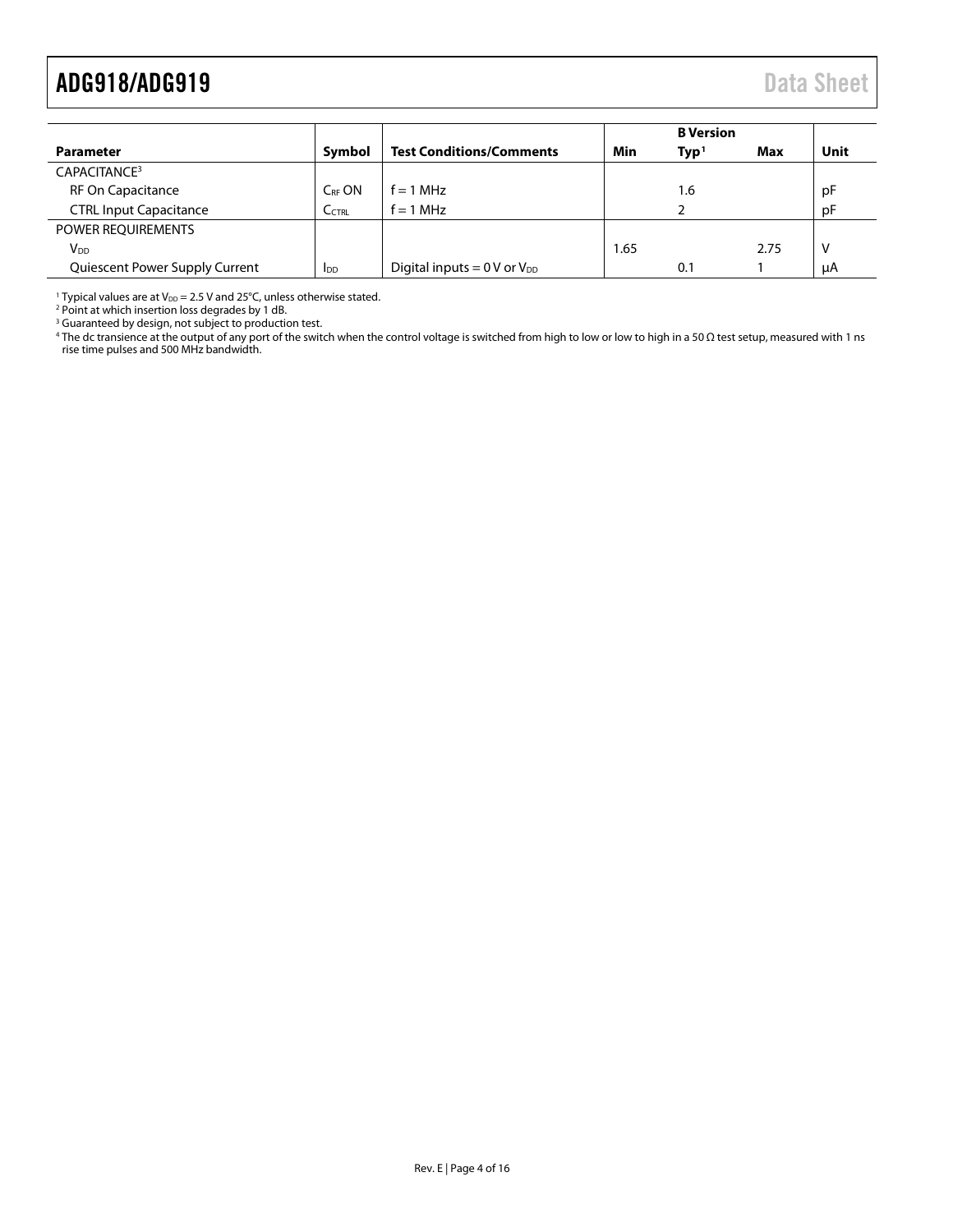## <span id="page-4-0"></span>ABSOLUTE MAXIMUM RATINGS

 $T_A = 25$ °C, unless otherwise noted.

### **Table 2.**

| Parameter                             | Rating                                           |
|---------------------------------------|--------------------------------------------------|
| V <sub>DD</sub> to GND                | $-0.5$ V to $+4$ V                               |
| Inputs to GND                         | $-0.5$ V to V <sub>DD</sub> + 0.3 V <sup>1</sup> |
| Continuous Current                    | $30 \text{ mA}$                                  |
| <b>Input Power</b>                    | 18 dBm                                           |
| <b>Operating Temperature Range</b>    |                                                  |
| Industrial (B Version)                | $-40^{\circ}$ C to $+85^{\circ}$ C               |
| Storage Temperature Range             | $-65^{\circ}$ C to +150 $^{\circ}$ C             |
| Junction Temperature                  | $150^{\circ}$ C                                  |
| $\theta_{JA}$ Thermal Impedance       |                                                  |
| <b>MSOP</b>                           | 206°C/W                                          |
| LFCSP                                 |                                                  |
| 2-Layer Board                         | 84°C/W                                           |
| 4-Layer Board                         | $48^{\circ}$ C/W                                 |
| Lead Temperature, Soldering (10 sec)  | $300^{\circ}$ C                                  |
| IR Reflow, Peak Temperature (<20 sec) | $235^{\circ}$ C                                  |
| ESD                                   | 1 kV                                             |

1 RF1 and RF2 off port inputs to ground: −0.5 V to VDD – 0.5 V.

Stresses at or above those listed under Absolute Maximum Ratings may cause permanent damage to the product. This is a stress rating only; functional operation of the product at these or any other conditions above those indicated in the operational section of this specification is not implied. Operation beyond the maximum operating conditions for extended periods may affect product reliability.

### <span id="page-4-1"></span>**ESD CAUTION**



ESD (electrostatic discharge) sensitive device. Charged devices and circuit boards can discharge without detection. Although this product features patented or proprietary protection circuitry, damage may occur on devices subjected to high energy ESD. Therefore, proper ESD precautions should be taken to avoid performance degradation or loss of functionality.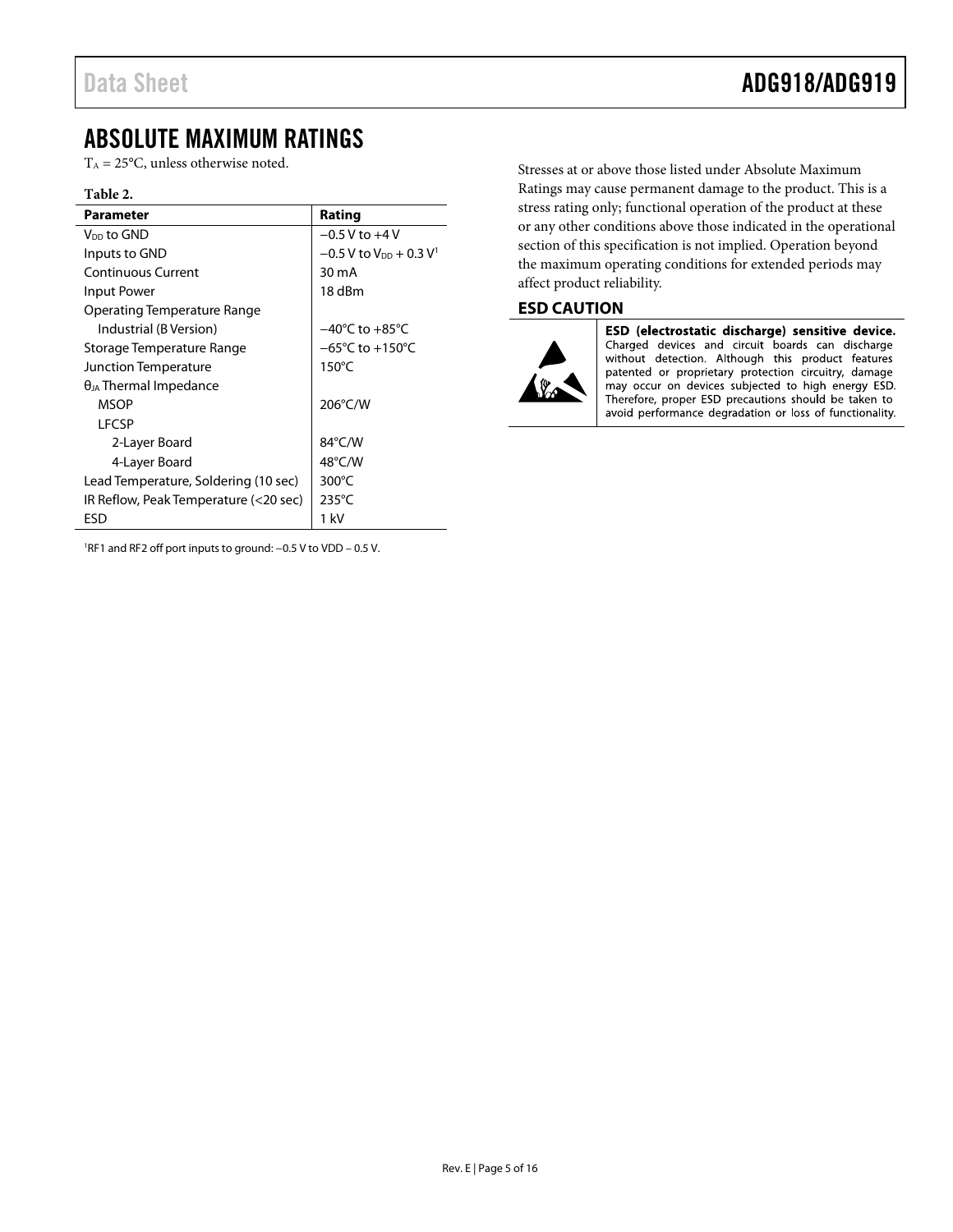# <span id="page-5-0"></span>PIN CONFIGURATIONS AND FUNCTION DESCRIPTIONS



| $VDD$ 1          |                                        | 8 RF1   |
|------------------|----------------------------------------|---------|
| CTRL 2           | <b>ADG918/</b><br><b>ADG919</b>        | 7 GND   |
| GND <sub>3</sub> | <b>TOP VIEW</b><br>(Not to Scale)      | 6 GND   |
| RFC 4            |                                        | 5 RF2   |
|                  |                                        |         |
| <b>NOTES</b>     |                                        |         |
|                  | <b>1. EXPOSED PAD. TIE THE EXPOSED</b> | 1335-03 |
|                  | PAD TO SUBSTRATE, GND.                 |         |

Figure 4[. ADG918](http://www.analog.com/ADG918?doc=ADG918_919.pdf)[/ADG919 P](http://www.analog.com/ADG919?doc=ADG918_919.pdf)in Configuration (MSOP)

Figure 5[. ADG918](http://www.analog.com/ADG918?doc=ADG918_919.pdf)[/ADG919 P](http://www.analog.com/ADG919?doc=ADG918_919.pdf)in Configuration (LFCSP)

### **Table 3. Pin Function Descriptions**

| Pin No.        |              |                 |                                                                                                           |
|----------------|--------------|-----------------|-----------------------------------------------------------------------------------------------------------|
| <b>MSOP</b>    | <b>LFCSP</b> | <b>Mnemonic</b> | <b>Function</b>                                                                                           |
|                |              | V <sub>DD</sub> | Power Supply Input. These devices can be operated from 1.65 V to 2.75 V; decouple V <sub>DD</sub> to GND. |
|                |              | <b>CTRL</b>     | Logic Control Input. See Table 4.                                                                         |
| 3, 6, 7        | 3, 6, 7      | <b>GND</b>      | Ground Reference Point for All Circuitry on the Device.                                                   |
|                | 4            | <b>RFC</b>      | <b>COMMON RF Port for Switch.</b>                                                                         |
|                |              | RF <sub>2</sub> | RF <sub>2</sub> Port.                                                                                     |
| 8              | 8            | RF <sub>1</sub> | RF1 Port.                                                                                                 |
| Not applicable | $\Omega$     | EPAD            | Exposed Pad. Tie the exposed pad to substrate, GND.                                                       |

### <span id="page-5-1"></span>**Table 4. Truth Table**

| <b>CTRL</b> | <b>Signal Path</b> |
|-------------|--------------------|
| 0           | RF2 to RFC         |
|             | RF1 to RFC         |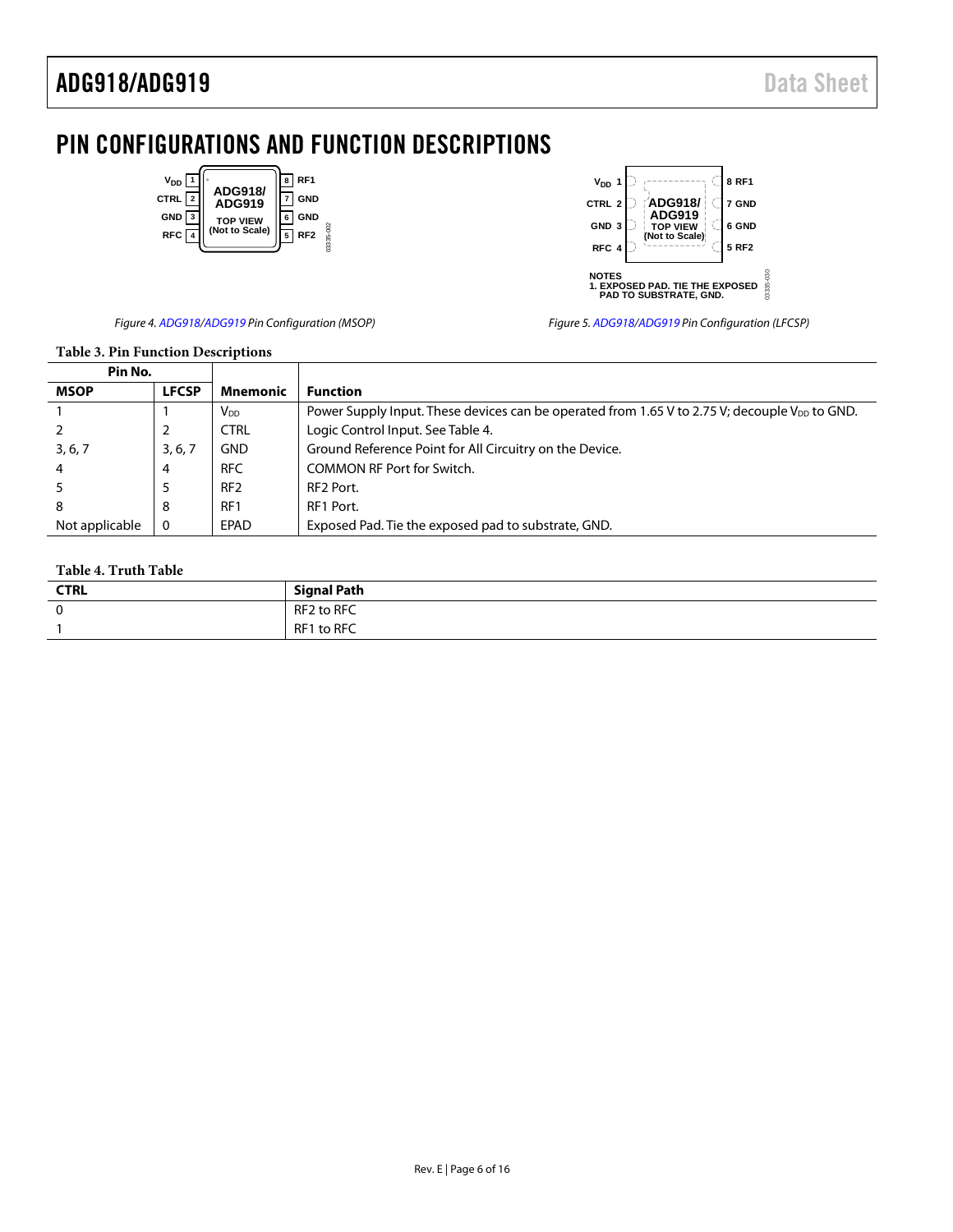## Data Sheet **ADG918/ADG919**

# <span id="page-6-0"></span>TYPICAL PERFORMANCE CHARACTERISTICS



Figure 6. Insertion Loss vs. Frequency over Supplies (RF1/RF2, S12, and S21)



Figure 7. Insertion Loss vs. Frequency over Supplies (RF1/RF2, S12, and S21) (Zoomed Figure 5 Plot)



Figure 8. Insertion Loss vs. Frequency over Supplies (RF1/RF2, S12, and S21)



Figure 9. Insertion Loss vs. Frequency over Temperature (RF1/RF2, S12, and S21)



Figure 10. Isolation vs. Frequency over Supplies (RF1/RF2[, ADG918\)](http://www.analog.com/ADG918?doc=ADG918_919.pdf) 



Figure 11. Isolation vs. Frequency over Supplies (RF1/RF2[, ADG919\)](http://www.analog.com/ADG919?doc=ADG918_919.pdf)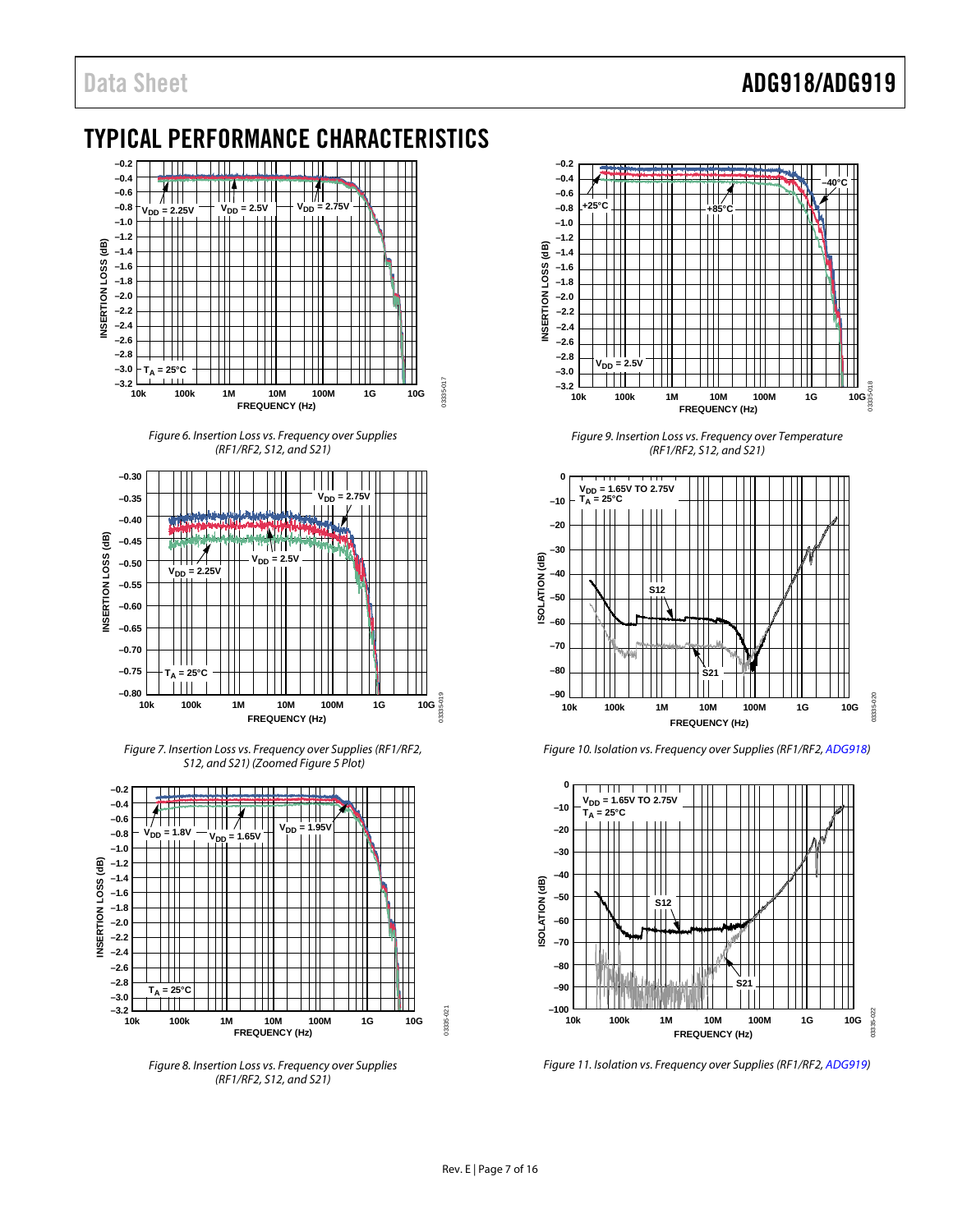# ADG918/ADG919 Data Sheet



*Figure 12. Isolation vs. Frequency over Temperature (RF1/RF2[, ADG919\)](http://www.analog.com/ADG919?doc=ADG918_919.pdf)*



*Figure 14. Crosstalk vs. Frequency (RF1/RF2, S12, S21)*



*Figure 17. IP3 vs. Frequency*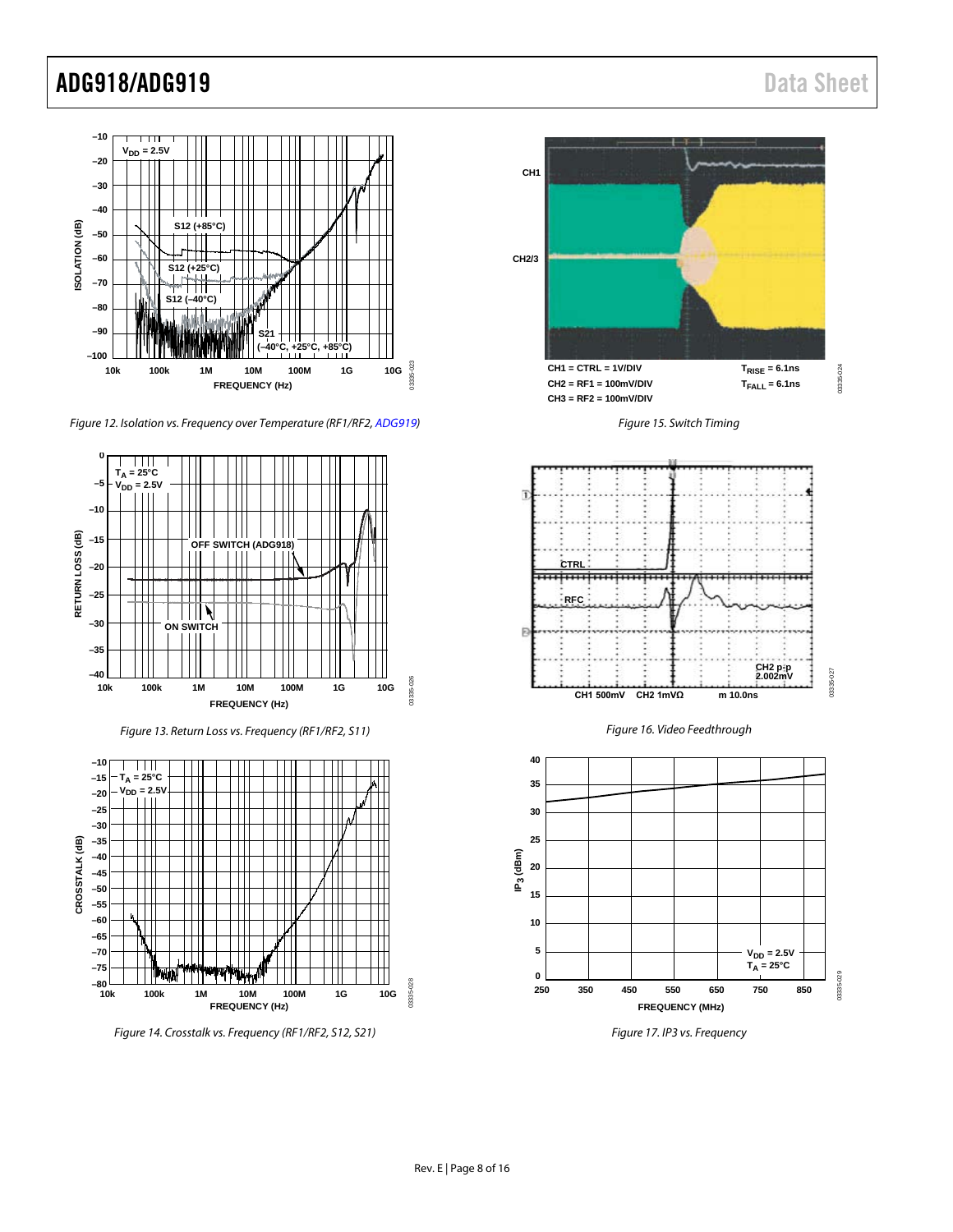# Data Sheet **ADG918/ADG919**

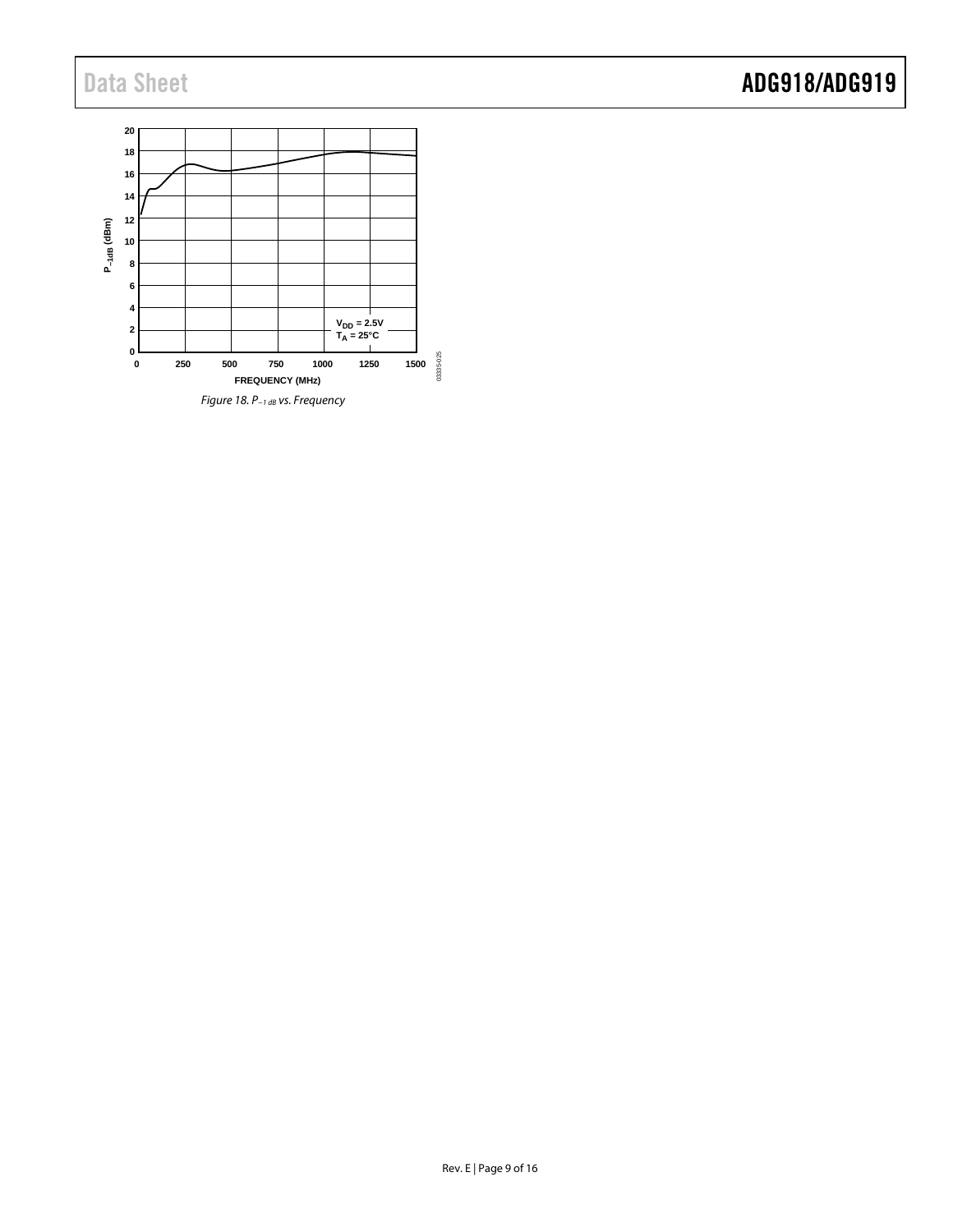# <span id="page-9-0"></span>**TERMINOLOGY**

### $V_{DD}$

Most positive power supply potential.

**IDD**

Positive supply current.

### **GND**

Ground (0 V) reference.

### **CTRL**

Logic control input.

 $V_{\text{INI}}$ Maximum input voltage for Logic 0.

 $V<sub>INH</sub>$ Minimum input voltage for Logic 1.

 $I_{INL}$   $(I_{INH})$ Input current of the digital input.

**CIN** Digital input capacitance.

**tON**

Delay between applying the digital control input and the output switching on.

### **tOFF**

Delay between applying the digital control input and the output switching off.

### **tRISE**

Rise time; time for the RF signal to rise from 10% to 90% of the on level.

### t<sub>EALL</sub>

Fall time; time for the RF signal to fall from 90% to 10% of the on level.

### **Off Isolation**

The attenuation between the input and output ports of the switch when the switch control voltage is in the off condition.

### **Insertion Loss**

The attenuation between the input and output ports of the switch when the switch control voltage is in the on condition.

### **P–1 dB**

1 dB compression point. The RF input power level at which the switch insertion loss increases by 1 dB over the low level value. It is a measure of how much power the on switch can handle before the insertion loss increases by 1 dB.

### **IP3**

Third order intermodulation intercept. This is a measure of the power in false tones that occur when closely spaced tones are passed through a switch, whereby the nonlinearity of the switch causes these false tones to be generated.

### **Return Loss**

The amount of reflected power relative to the incident power at a port. Large return loss indicates good matching. By measuring return loss, the VSWR (voltage standing wave ratio) can be calculated from conversion charts. VSWR indicates the degree of matching present at a switch RF port.

### **Video Feedthrough**

Spurious signals present at the RF ports of the switch when the control voltage is switched from high to low or low to high without an RF signal present.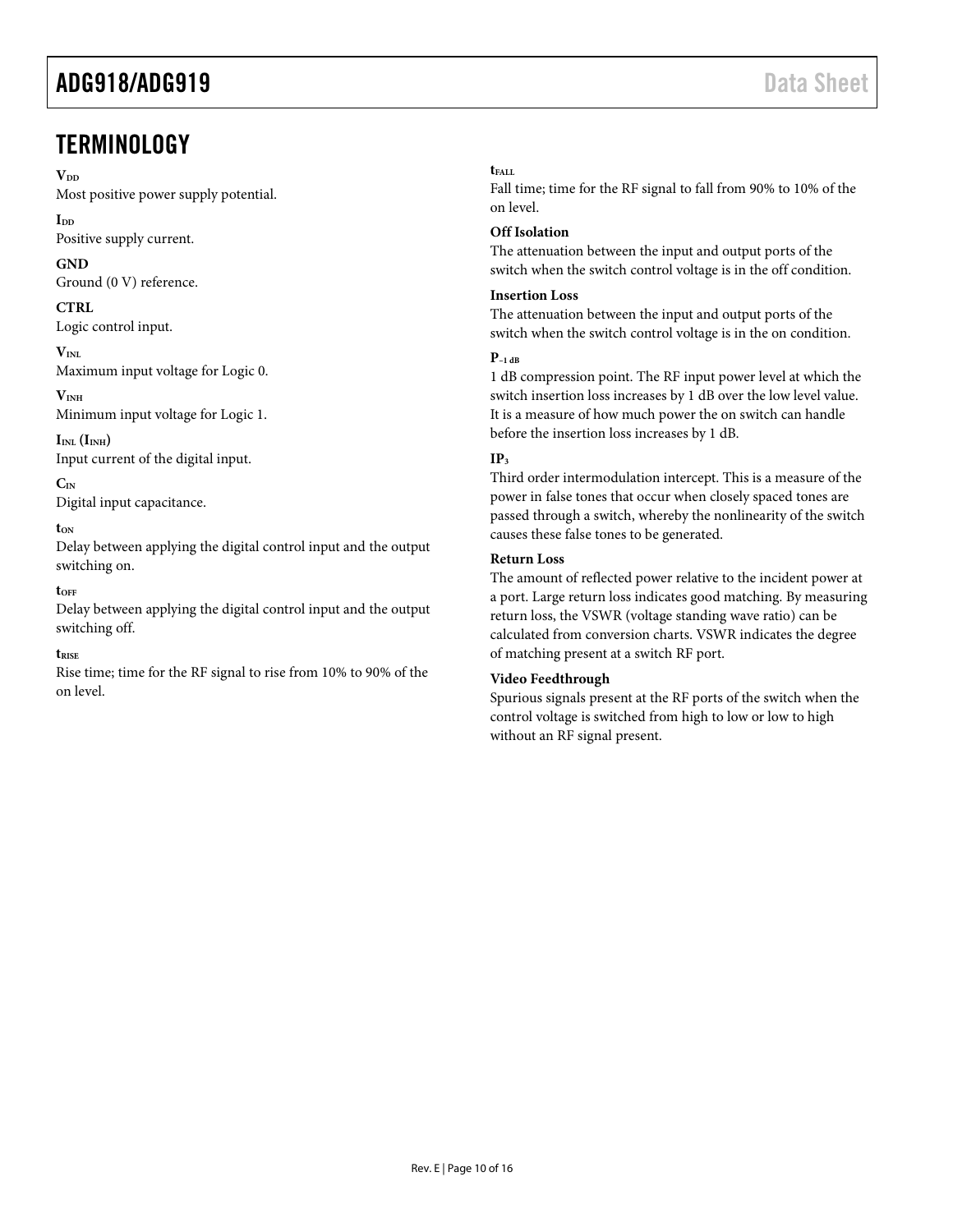## <span id="page-10-0"></span>TEST CIRCUITS

Setups for th[e ADG918](http://www.analog.com/ADG918?doc=ADG918_919.pdf) are similar.



**Figure 19. Switch Timing: ton, toFF** 



*Figure 22. Insertion Loss*



*Figure 20. Switch*





*Figure 23. Crosstalk*



*Figure 24. Video Feedthrough*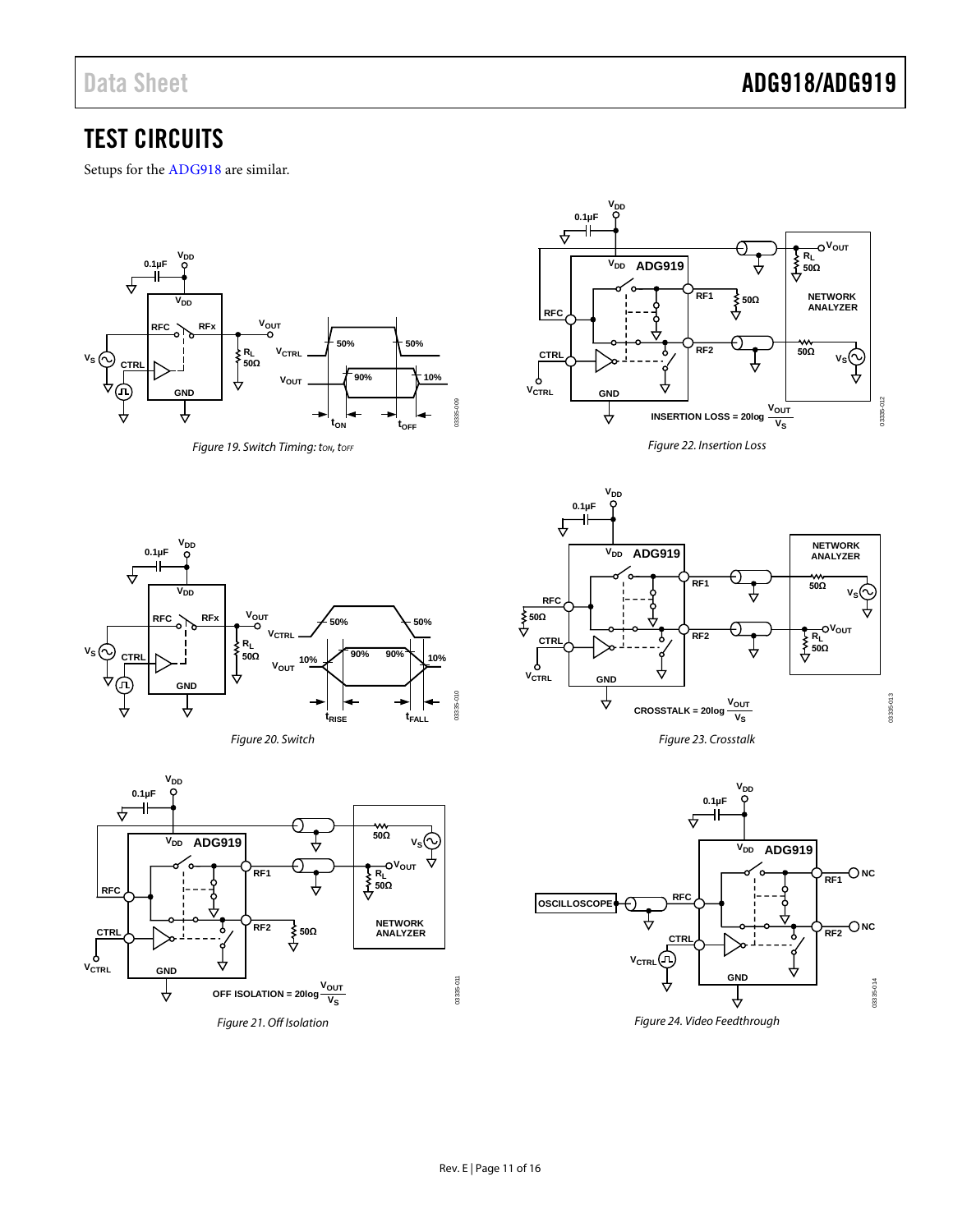# ADG918/ADG919 Data Sheet

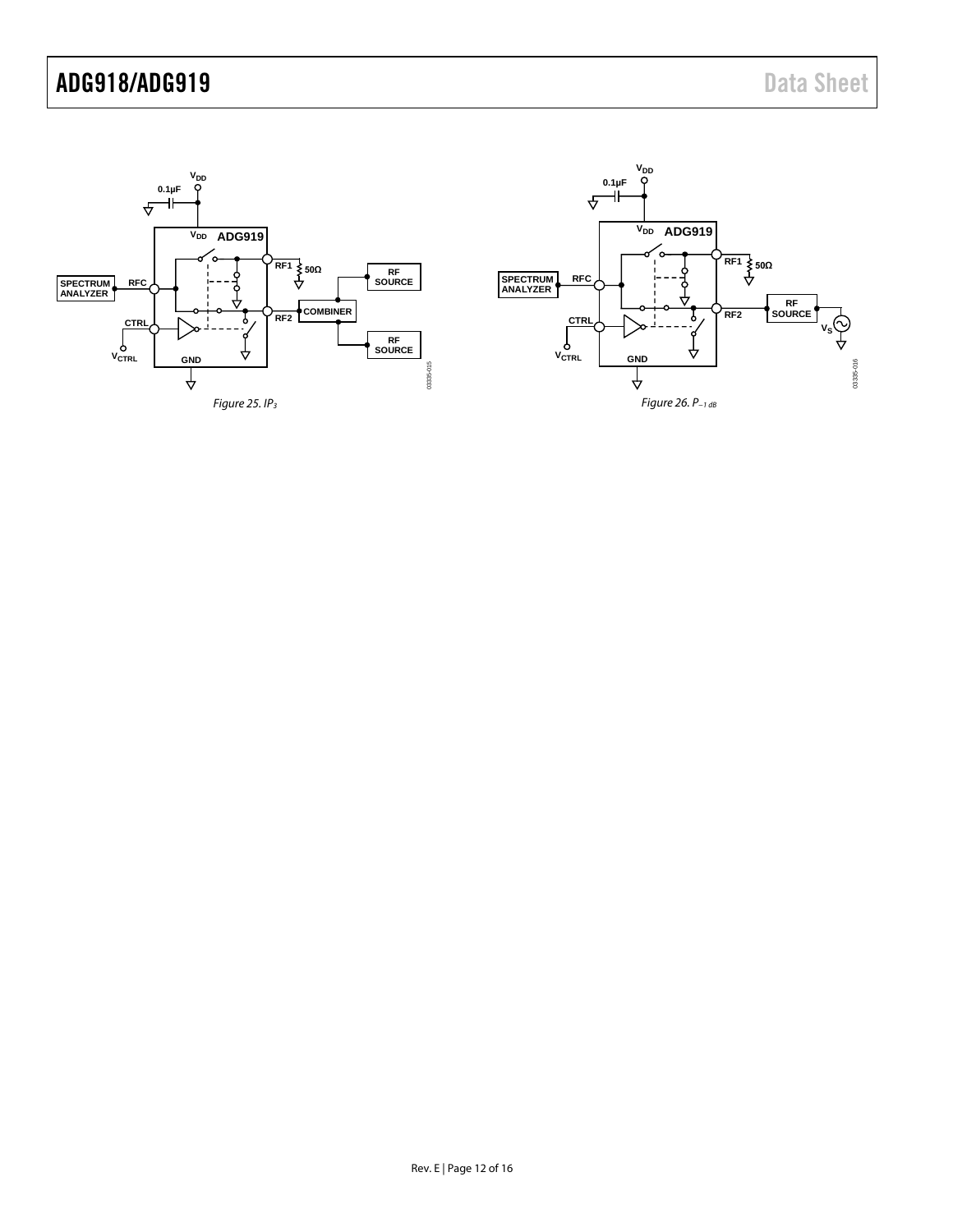# <span id="page-12-0"></span>APPLICATIONS INFORMATION

The [ADG918/](http://www.analog.com/ADG918?doc=ADG918_919.pdf)[ADG919 a](http://www.analog.com/ADG919?doc=ADG918_919.pdf)re ideal solutions for low power, high frequency applications. The low insertion loss, high isolation between ports, low distortion, and low current consumption of these devices make them excellent solutions for many high frequency switching applications. The most obvious application is in a transmit/receive block, as shown in the wireless metering block diagram i[n Figure 27.](#page-12-5)

Other applications include switching between high frequency filters, an ASK generator, an FSK generator, and an antenna diversity switch in many tuner modules.

### <span id="page-12-1"></span>**ABSORPTIVE VS. REFLECTIVE SWITCH**

The [ADG918 i](http://www.analog.com/ADG918?doc=ADG918_919.pdf)s an absorptive (matched) switch with 50  $\Omega$ terminated shunt legs, and the [ADG919](http://www.analog.com/ADG919?doc=ADG918_919.pdf) is a reflective switch with 0  $\Omega$  terminated shunts to ground. The [ADG918 a](http://www.analog.com/ADG918?doc=ADG918_919.pdf)bsorptive switch has a good VSWR on each port, regardless of the switch mode. An absorptive switch must be used when there is a need for a good VSWR that is looking into the port but not passing the through signal to the common port. Th[e ADG918 i](http://www.analog.com/ADG918?doc=ADG918_919.pdf)s therefore ideal for applications that require minimum reflections back to the RF source. It also ensures that the maximum power is transferred to the load.

The [ADG919 r](http://www.analog.com/ADG919?doc=ADG918_919.pdf)eflective switch is suitable for applications where high off port VSWR does not matter and the switch has some other desired performance feature. It can be used in many applications, including high speed filter selection. In most cases, an absorptive switch can be used instead of a reflective switch, but not vice versa.

### <span id="page-12-2"></span>**WIRELESS METERING**

The [ADG918 c](http://www.analog.com/ADG918?doc=ADG918_919.pdf)an be used in wireless metering applications. It can be used in conjunction with th[e ADF7020 t](http://www.analog.com/ADF7020?doc=ADG918_919.pdf)ransceiver IC for a utility metering transceiver application, providing the required isolation between the transmit and receive signals.

The SPDT configuration isolates the high frequency receive signal from the high frequency transmit.



Figure 27. Wireless Metering

### <span id="page-12-5"></span><span id="page-12-3"></span>**TUNER MODULES**

The [ADG918 c](http://www.analog.com/ADG918?doc=ADG918_919.pdf)an be used in a tuner module to switch between the cable TV input and the off-air antenna. This device is also ideal for use as an antenna diversity switch, switching different antenna to the tuner.



### <span id="page-12-4"></span>**FILTER SELECTION**

The [ADG919 c](http://www.analog.com/ADG919?doc=ADG918_919.pdf)an be used as a 2:1 demultiplex to switch high frequency signals between different filters and also to multiplex the signal to the output.

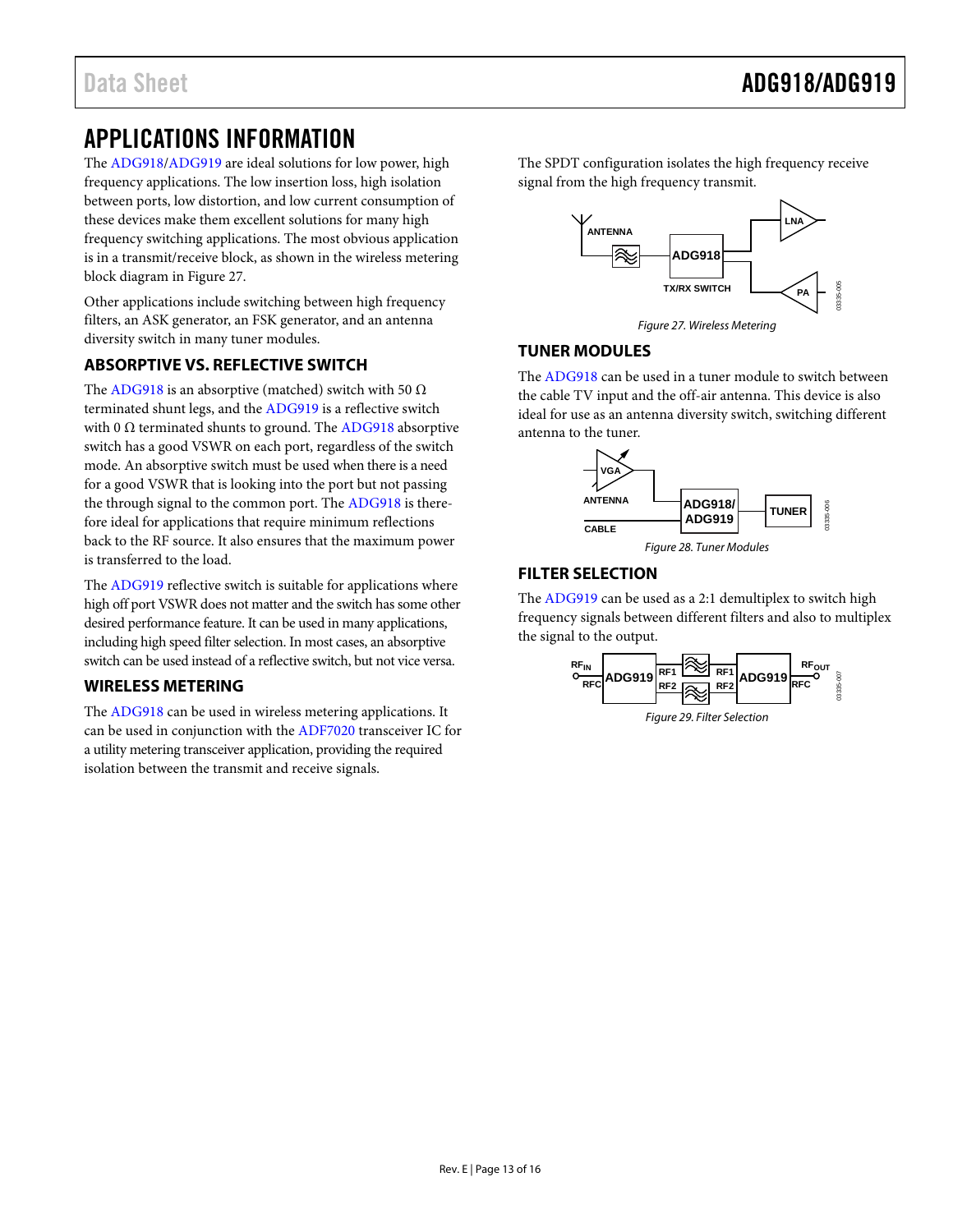# <span id="page-13-0"></span>[ADG918](http://www.analog.com/ADG918?doc=ADG918_919.pdf)[/ADG919](http://www.analog.com/ADG919?doc=ADG918_919.pdf) EVALUATION BOARD

The [ADG918/](http://www.analog.com/ADG918?doc=ADG918_919.pdf)[ADG919 e](http://www.analog.com/ADG919?doc=ADG918_919.pdf)valuation board allows designers to evaluate the high performance wideband switches with a minimum of effort.

In addition to the evaluation board, the user requires only a power supply and a network analyzer. An application note is available with the evaluation board and gives complete information about operating the evaluation board.

The RFC port (see [Figure 30\)](#page-13-1) is connected through a 50  $\Omega$ transmission line to the top left SMA connector J1. RF1 and RF2 are connected through 50  $\Omega$  transmission lines to the top two SMA connectors, J2 and J3 respectively. A through transmission line connects J4 and J5 and estimates the loss of the PCB over the environmental conditions being evaluated.

The board is constructed of a 4-layer, FR4 material with a dielectric constant of 4.3 and an overall thickness of 0.062 inches. Two ground layers with grounded planes provide ground for the RF transmission lines. The transmission lines were designed using a coplanar waveguide with ground plane model using a trace width of 0.052 inches, a clearance to ground plane of 0.030 inches, a dielectric thickness of 0.029 inches, and a metal thickness of 0.014 inches.



<span id="page-13-1"></span>Figure 30[. ADG918](http://www.analog.com/ADG918?doc=ADG918_919.pdf)[/ADG919 E](http://www.analog.com/ADG919?doc=ADG918_919.pdf)valuation Board Top View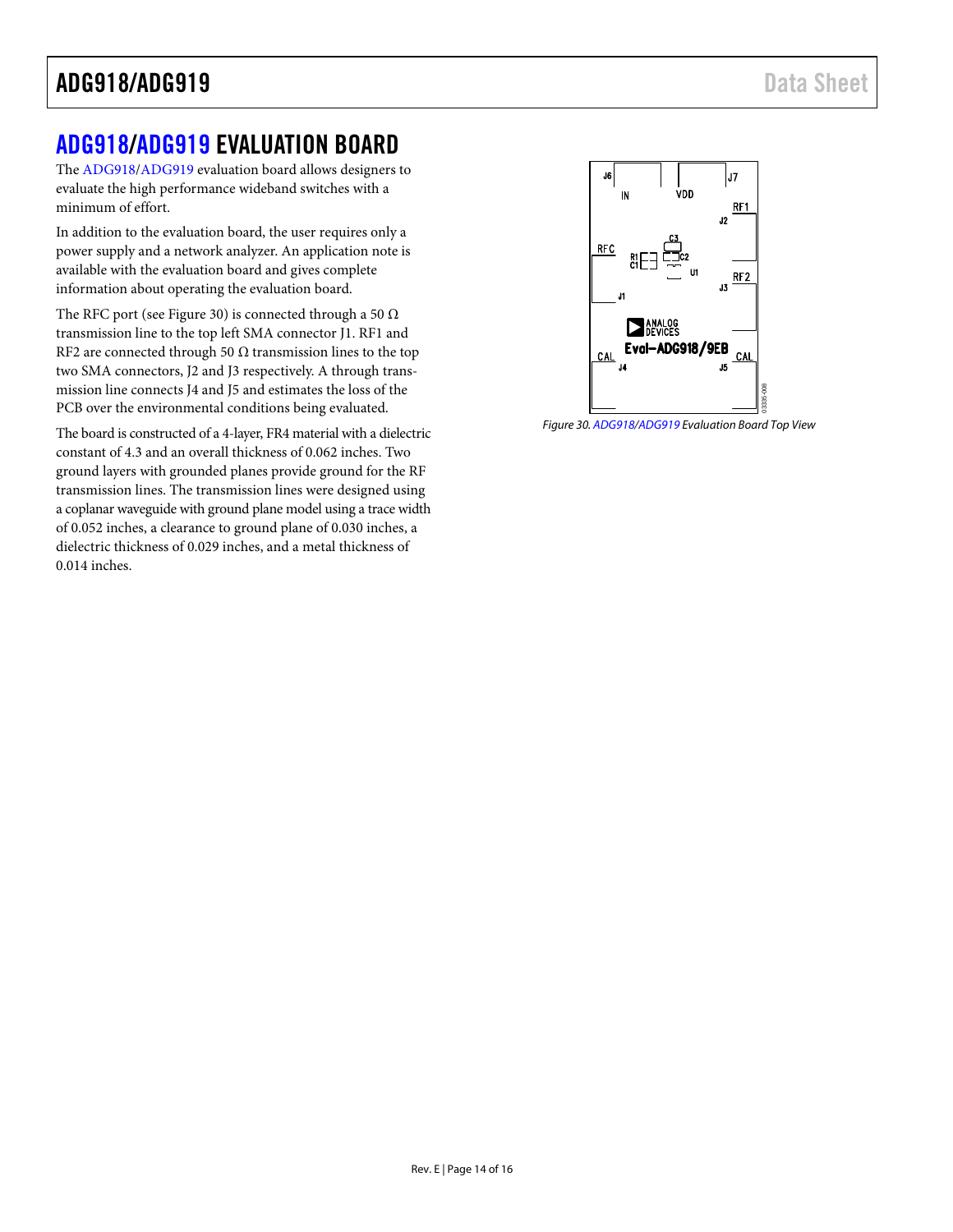# <span id="page-14-0"></span>OUTLINE DIMENSIONS



*3 mm × 3 mm Body and 0.75 mm Package Height (CP-8-13)*

*Dimensions shown in millimeters*